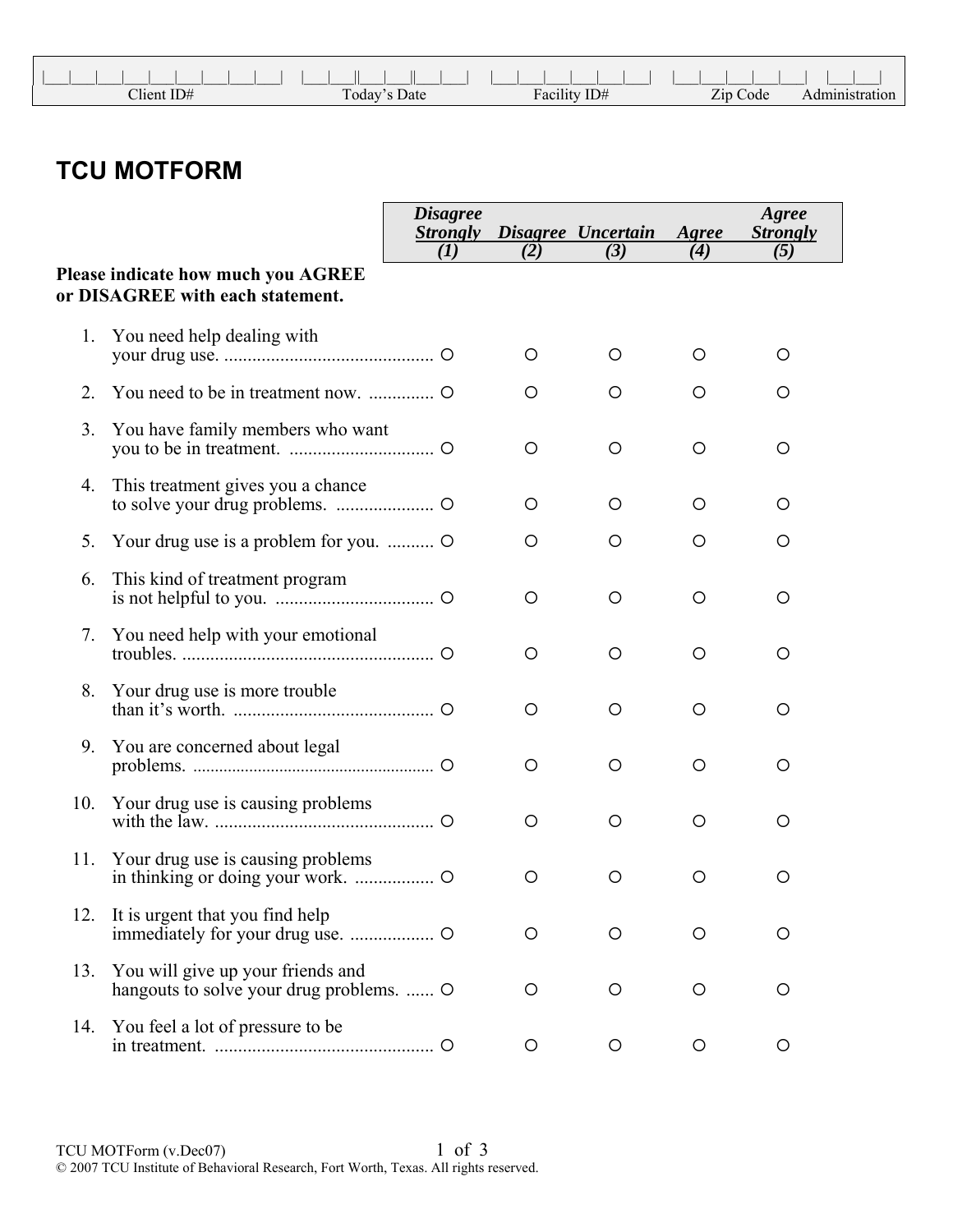| Client ID# | $\mathbf{r}$<br>Date<br>1 oday | $\mathbf{r}$<br>$T\Gamma$<br>ID#<br>Facili | Zip Code |  |
|------------|--------------------------------|--------------------------------------------|----------|--|

|     |                                         | <b>Disagree</b><br><i><b>Strongly</b></i><br>(I) | (2)     | Disagree Uncertain<br>(3) | Agree<br>(4) | Agree<br><b>Strongly</b><br>(5) |
|-----|-----------------------------------------|--------------------------------------------------|---------|---------------------------|--------------|---------------------------------|
|     |                                         |                                                  |         |                           |              |                                 |
| 15. | You need individual counseling          |                                                  | O       | $\circ$                   | $\circ$      | O                               |
| 16. | Your drug use is causing problems       |                                                  | $\circ$ | O                         | O            | $\circ$                         |
| 17. | You expect to be sent to jail or prison |                                                  | O       | O                         | $\circ$      | O                               |
| 18. | This treatment program gives you hope   |                                                  | O       | O                         | O            | O                               |
| 19. | You need educational or vocational      |                                                  | $\circ$ | O                         | O            | O                               |
| 20. | Your drug use is causing problems       |                                                  | $\circ$ | $\circ$                   | $\circ$      | $\circ$                         |
| 21. |                                         |                                                  | O       | O                         | $\circ$      | O                               |
| 22. |                                         |                                                  | $\circ$ | O                         | O            | $\circ$                         |
| 23. | You need group counseling sessions.     |                                                  | $\circ$ | O                         | O            | O                               |
| 24. | Your drug use is causing problems       |                                                  | $\circ$ | O                         | O            | O                               |
| 25. | You are ready to leave this treatment   |                                                  | $\circ$ | O                         | O            | O                               |
| 26. | You are tired of the problems           |                                                  | O       | O                         | O            | O                               |
| 27. | You are at this treatment program only  |                                                  | Ő       | Ő                         | Ő            | Ő                               |
| 28. | Your drug use is making your life       |                                                  | O       | $\circ$                   | $\circ$      | O                               |
| 29. | You have serious drug-related           |                                                  | O       | O                         | O            | O                               |
| 30. | You want to get your life               |                                                  | $\circ$ | O                         | $\circ$      | O                               |